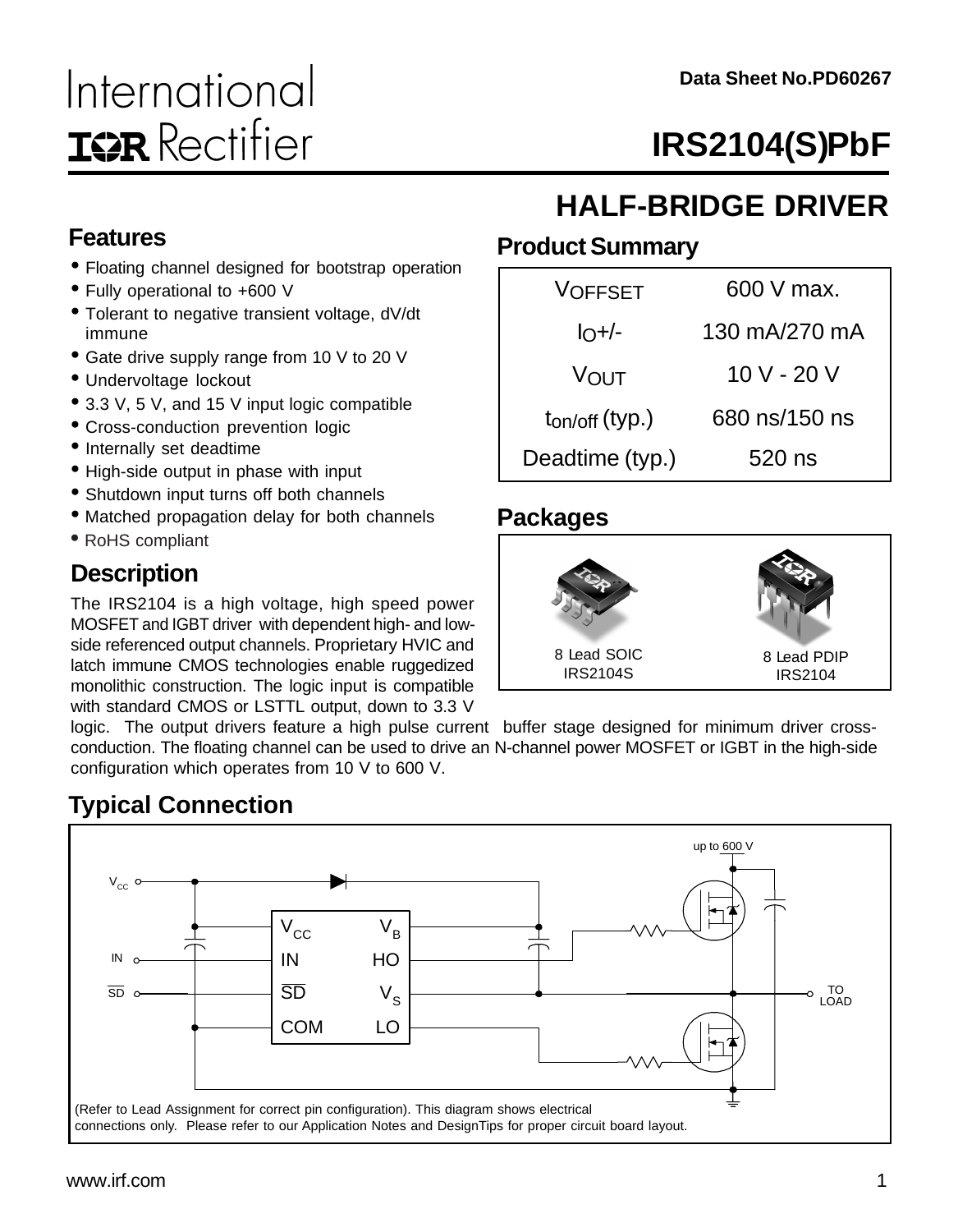### International **IOR** Rectifier

# **IRS2104(S) PbF**

### **Absolute Maximum Ratings**

Absolute maximum ratings indicate sustained limits beyond which damage to the device may occur. All voltage parameters are absolute voltages referenced to COM. The thermal resistance and power dissipation ratings are measured under board mounted and still air conditions.

| <b>Symbol</b>   | <b>Definition</b>                                                                        | Min.          | Max.               | <b>Units</b>       |      |
|-----------------|------------------------------------------------------------------------------------------|---------------|--------------------|--------------------|------|
| $V_{B}$         | High-side floating absolute voltage                                                      | $-0.3$        | 625                |                    |      |
| Vs              | High-side floating supply offset voltage                                                 |               | $V_B - 25$         | $V_R + 0.3$        |      |
| VHO             | High-side floating output voltage                                                        |               | $V_S - 0.3$        | $V_{\rm B} + 0.3$  |      |
| V <sub>CC</sub> | Low-side and logic fixed supply voltage                                                  |               | $-0.3$             | 25                 | V    |
| VLO             | Low-side output voltage                                                                  |               | $-0.3$             | $V_{\rm CC}$ + 0.3 |      |
| V <sub>IN</sub> | Logic input voltage (IN & SD)                                                            | $-0.3$        | $V_{\rm CC}$ + 0.3 |                    |      |
| $dV_s/dt$       | Allowable offset supply voltage transient                                                |               | 50                 | V/ns               |      |
|                 | Package power dissipation $\textcircled{a}$ T <sub>A</sub> $\leq$ +25 °C                 | (8 lead PDIP) |                    | 1.0                | W    |
| $P_{D}$         |                                                                                          | (8 lead SOIC) |                    | 0.625              |      |
|                 | (8 lead PDIP)<br>$Rth_{,IA}$<br>Thermal resistance, junction to ambient<br>(8 lead SOIC) |               |                    | 125                | °C/W |
|                 |                                                                                          |               |                    | 200                |      |
| $T_{\rm J}$     | Junction temperature                                                                     |               |                    | 150                |      |
| $T_{\rm S}$     | Storage temperature                                                                      |               | -55                | 150                | °C   |
| Τı              | Lead temperature (soldering, 10 seconds)                                                 |               |                    | 300                |      |

#### **Recommended Operating Conditions**

The input/output logic timing diagram is shown in Fig. 1. For proper operation the device should be used within the recommended conditions. The V<sub>S</sub> offset rating is tested with all supplies biased at a 15 V differential.

| <b>Symbol</b>   | <b>Definition</b>                           | Min.       | Max.       | <b>Units</b> |
|-----------------|---------------------------------------------|------------|------------|--------------|
| Vв              | High-side floating supply absolute voltage  | $V_S + 10$ | $V_S + 20$ |              |
| Vs              | High-side floating supply offset voltage    | Note 1     | 600        |              |
| Уно             | High-side floating output voltage           | Vs         | VB         | v            |
| Vcc             | Low-side and logic fixed supply voltage     | 10         | 20         |              |
| VLO             | Low-side output voltage                     | $\Omega$   | Vcc        |              |
| V <sub>IN</sub> | Logic input voltage (IN & $\overline{SD}$ ) | 0          | Vcc        |              |
| Tд              | Ambient temperature                         | -40        | 125        | °C           |

Note 1: Logic operational for V<sub>S</sub> of -5 V to +600 V. Logic state held for V<sub>S</sub> of -5 V to -V<sub>BS</sub>. (Please refer to the Design Tip DT97-3 for more details).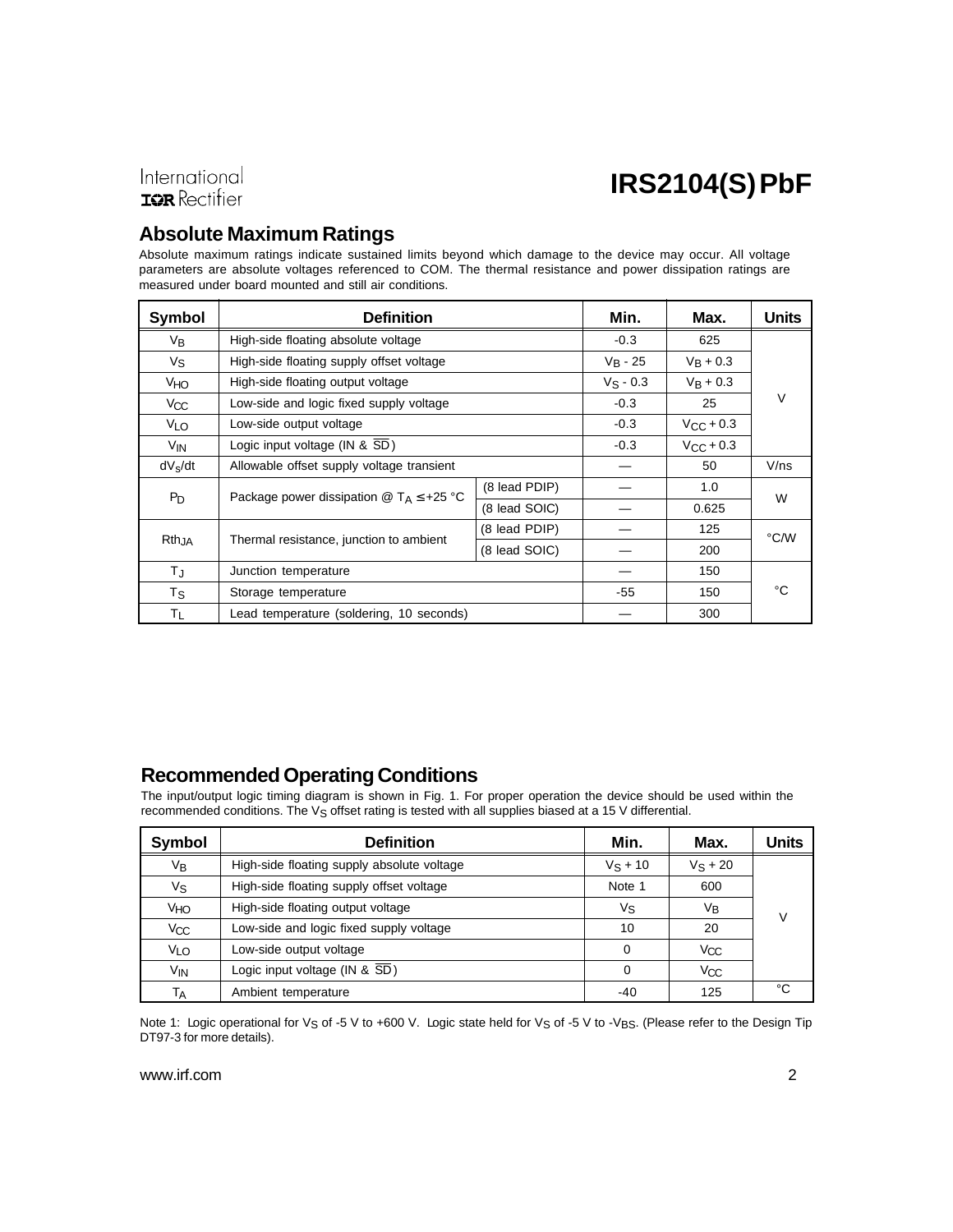International **IOR** Rectifier

# **IRS2104(S) PbF**

#### **Dynamic Electrical Characteristics**

 $V_{\text{BIAS}}$  (V<sub>CC</sub>, V<sub>BS</sub>) = 15 V, C<sub>L</sub> = 1000 pF and T<sub>A</sub> = 25 °C unless otherwise specified.

| <b>Symbol</b> | <b>Definition</b>                     | Min. |     |     |    | Typ. Max. Units Test Conditions |     |  |  |
|---------------|---------------------------------------|------|-----|-----|----|---------------------------------|-----|--|--|
| ton           | Turn-on propagation delay             |      | 680 | 820 |    | $V_S = 0 V$                     |     |  |  |
| toff          | Turn-off propagation delay            |      | 150 | 220 |    | $V_S = 600 V$                   |     |  |  |
| tsd           | Shutdown propagation delay            |      | 160 | 220 |    |                                 |     |  |  |
| tr            | Turn-on rise time                     |      | 70  | 170 | ns |                                 |     |  |  |
| tf            | Turn-off fall time                    |      | 35  | 90  |    |                                 |     |  |  |
| DT.           | Deadtime, LS turn-off to HS turn-on & |      |     | 400 |    | 520                             | 650 |  |  |
|               | HS turn-on to LS turn-off             |      |     |     |    |                                 |     |  |  |
| МT            | Delay matching, HS & LS turn-on/off   |      |     | 60  |    |                                 |     |  |  |

#### **Static Electrical Characteristics**

 $V_{\sf BIAS}$  (V $_{\rm CC}$ , V $_{\sf BS})$  = 15 V and T $_{\sf A}$  = 25 °C unless otherwise specified. The V<sub>IN</sub>, V<sub>TH,</sub> and I<sub>IN</sub> parameters are referenced to COM. The V<sub>O</sub> and I<sub>O</sub> parameters are referenced to COM and are applicable to the respective output leads: HO or LO.

| <b>Symbol</b>         | <b>Definition</b>                                               | Min. | Typ. | Max. | Units  | <b>Test Conditions</b>                 |
|-----------------------|-----------------------------------------------------------------|------|------|------|--------|----------------------------------------|
| Vін                   | Logic "1" (HO) & Logic "0" (LO) input voltage                   | 2.5  |      |      |        |                                        |
| VIL                   | Logic "0" (HO) & Logic "1" (LO) input voltage                   |      |      | 0.8  |        |                                        |
| $VSD,TH+$             | SD input positive going threshold                               | 2.5  |      |      |        | $V_{\text{CC}} = 10 \text{ V}$ to 20 V |
| V <sub>SD</sub> , TH- | SD input negative going threshold                               |      |      | 0.8  | $\vee$ |                                        |
| VOH                   | High level output voltage, $V_{\text{BIAS}}$ - $V_{\text{O}}$   |      | 0.05 | 0.2  |        | $IO = 2 mA$                            |
| VOL                   | Low level output voltage, $V_O$                                 |      | 0.02 | 0.1  |        |                                        |
| <b>ILK</b>            | Offset supply leakage current                                   |      |      | 50   |        | $V_B = V_S = 600 V$                    |
| <b>IQBS</b>           | Quiescent V <sub>BS</sub> supply current                        |      | 30   | 55   |        | $V_{IN}$ = 0 V or 5 V                  |
| <b>IQCC</b>           | Quiescent V <sub>CC</sub> supply current                        |      | 150  | 270  | μA     |                                        |
| l <sub>IN+</sub>      | Logic "1" input bias current                                    |      | 3    | 10   |        | $V_{IN} = 5 V$                         |
| l <sub>IN-</sub>      | Logic "0" input bias current                                    |      |      | 5    |        | $V_{IN} = 0 V$                         |
| V <sub>CCUV+</sub>    | V <sub>CC</sub> supply undervoltage positive going<br>threshold | 8    | 8.9  | 9.8  | $\vee$ |                                        |
| V <sub>CCUV</sub>     | V <sub>CC</sub> supply undervoltage negative going<br>threshold | 7.4  | 8.2  | 9    |        |                                        |
| $I_{O+}$              | Output high short circuit pulsed current                        | 130  | 290  |      |        | $V_O = 0 V$                            |
|                       |                                                                 |      |      |      | mA     | $PW \leq 10 \text{ }\mu\text{s}$       |
| Io-                   | Output low short circuit pulsed current                         | 270  | 600  |      |        | $V_O = 15 V$<br>$PW \leq 10$ µs        |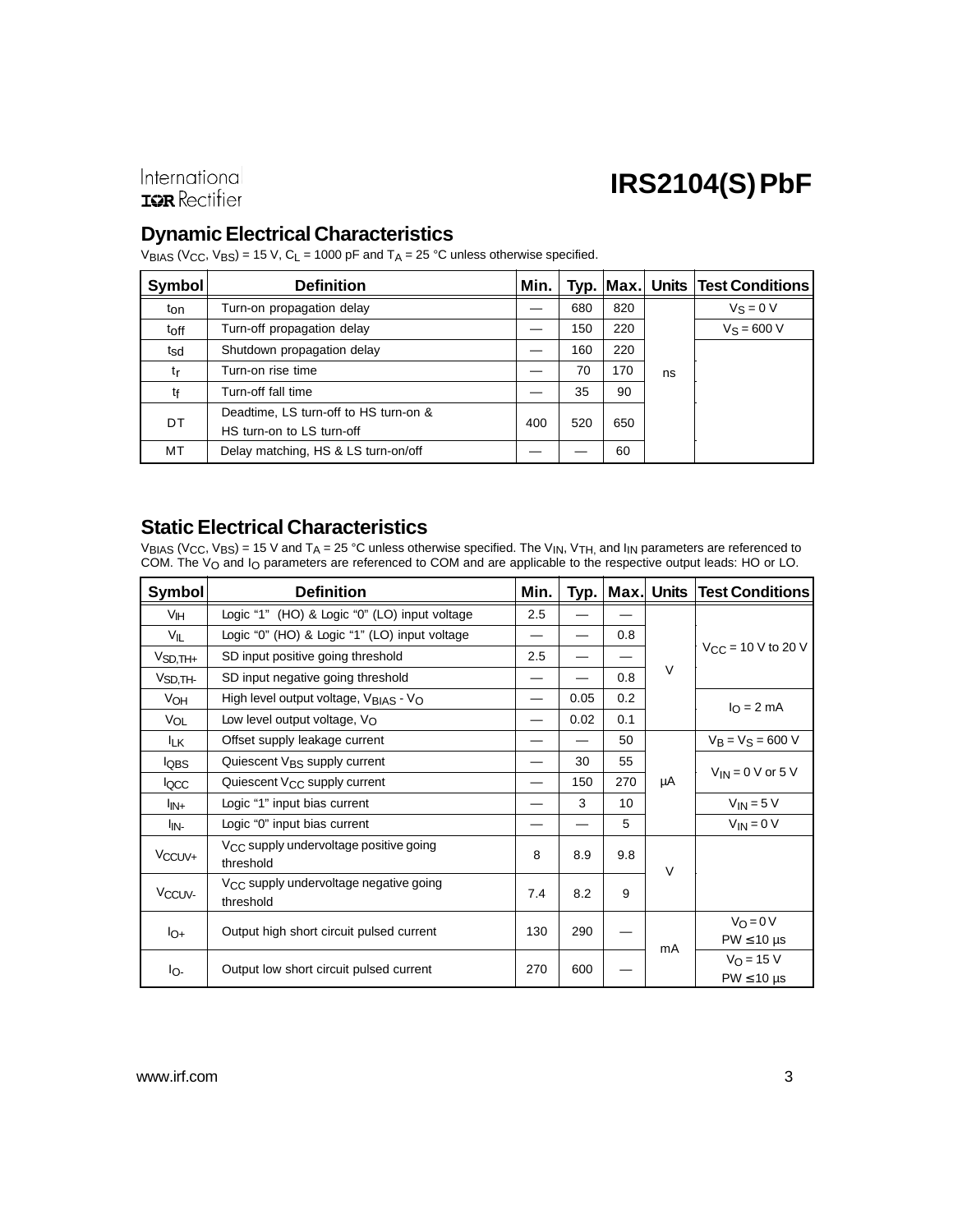International **IQR** Rectifier

### **Functional Block Diagram**



### **Lead Definitions**

| <b>Symbol</b>         | <b>Description</b>                                                                       |
|-----------------------|------------------------------------------------------------------------------------------|
| IN                    | Logic input for high-side and low-side gate driver outputs (HO and LO), in phase with HO |
| $\overline{SD}$       | Logic input for shutdown                                                                 |
| <b>V<sub>B</sub></b>  | High-side floating supply                                                                |
| HO                    | High-side gate drive output                                                              |
| Vs                    | High-side floating supply return                                                         |
| <b>V<sub>CC</sub></b> | Low-side and logic fixed supply                                                          |
| LO                    | Low-side gate drive output                                                               |
| <b>COM</b>            | Low-side return                                                                          |

### **Lead Assignments**

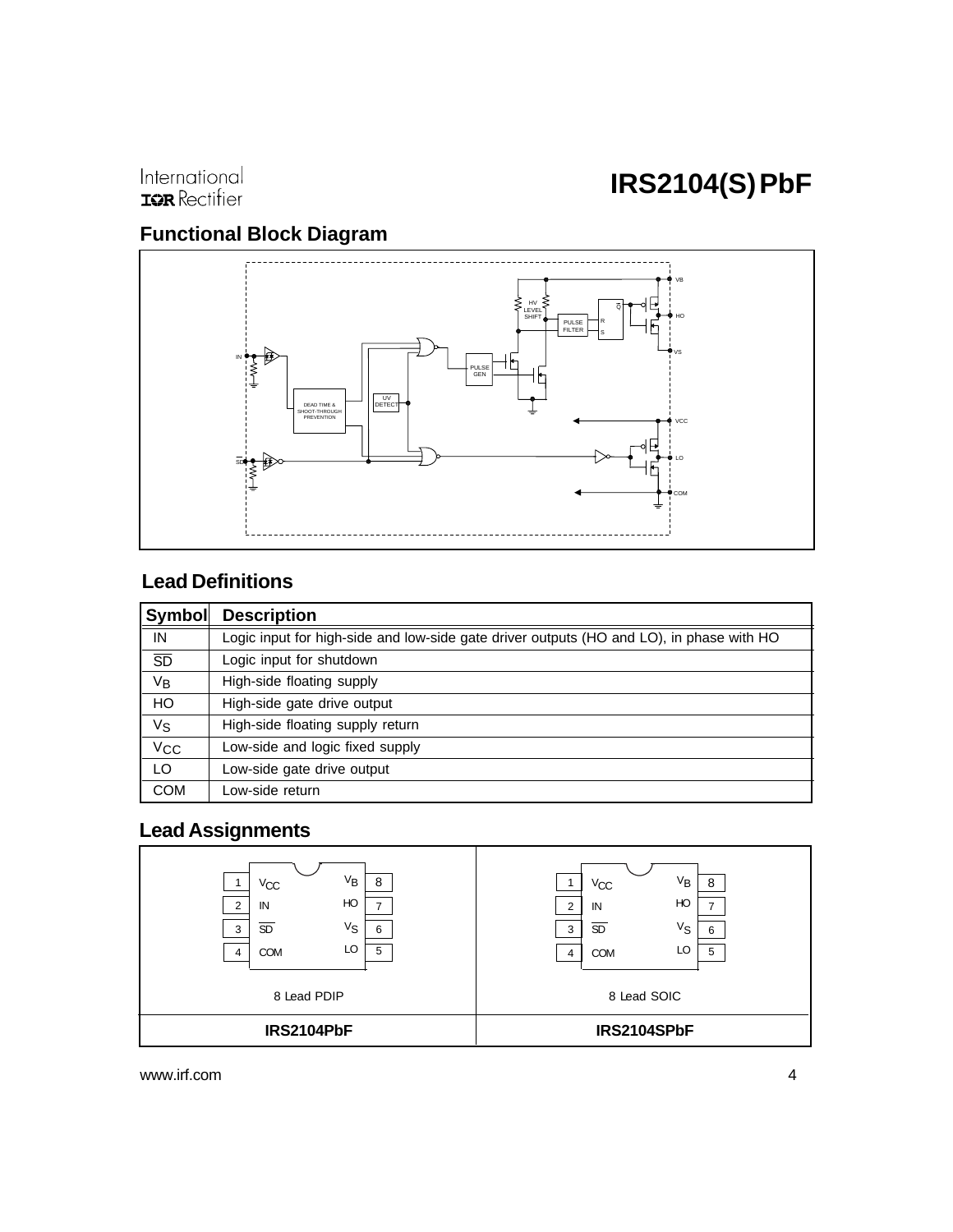### International **IOR** Rectifier

### **IRS2104(S) PbF**



**Figure 1. Input/Output Timing Diagram**



**Figure 2. Switching Time Waveform Definitions**



**Figure 3. Shutdown Waveform Definitions**



**Figure 5. Delay Matching Waveform Definitions**

50% 50% IN 90%  $\underline{HO}$ 10%  $DT \leftarrow \rightarrow DT$ ١÷  $\overline{\phantom{0}}$  LO  $\phantom{0}$   $\overline{\phantom{0}}$   $\phantom{0}$   $\phantom{0}$   $\phantom{0}$   $\phantom{0}$   $\phantom{0}$   $\phantom{0}$   $\phantom{0}$   $\phantom{0}$   $\phantom{0}$   $\phantom{0}$   $\phantom{0}$   $\phantom{0}$   $\phantom{0}$   $\phantom{0}$   $\phantom{0}$   $\phantom{0}$   $\phantom{0}$   $\phantom{0}$   $\phantom{0}$   $\phantom{0}$   $\phantom{$ 10%

**Figure 4. Deadtime Waveform Definitions**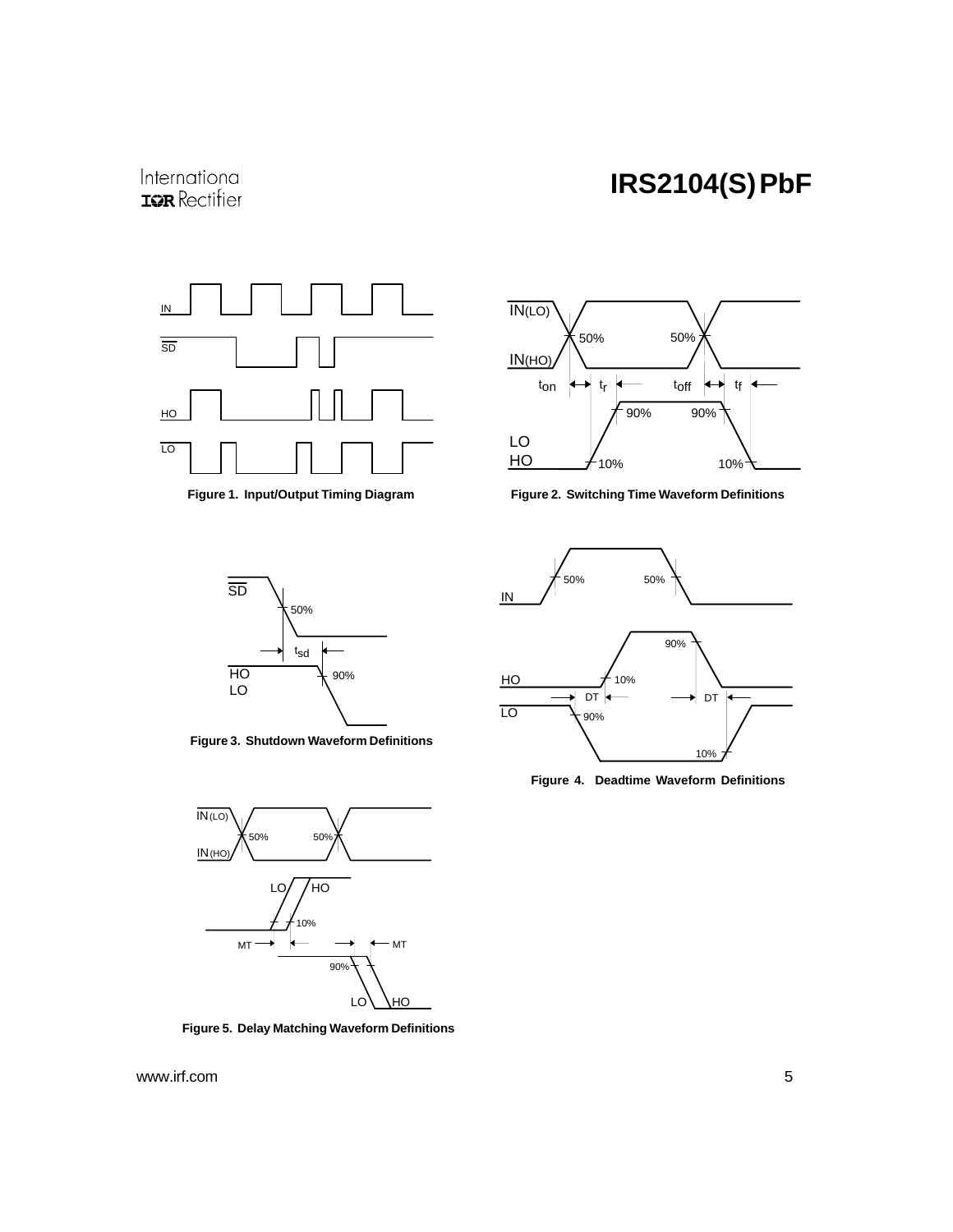### International **IOR** Rectifier







**Figure 6C. Turn-On Time vs. Input Voltage**



**Figure 7B. Turn-Off Time vs. Supply Voltage**



**Figure 6A. Turn-On Time vs. Temperature Figure 6B. Turn-On Time vs. Supply Voltage**



**Figure 7A. Turn-Off Time vs. Temperature**



**Figure 7C. Turn-Off Time vs. Input Voltage**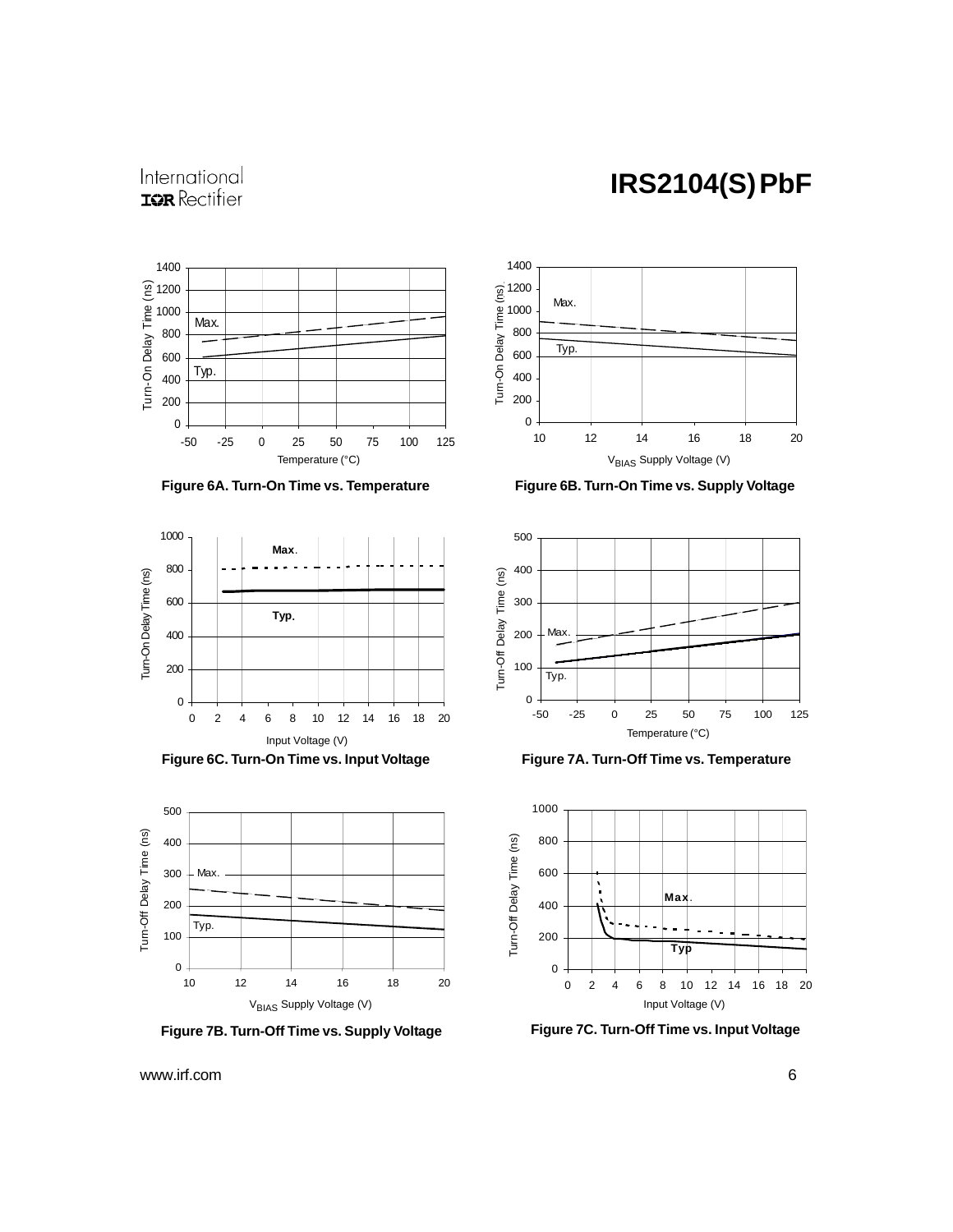### International **IQR** Rectifier







![](_page_6_Figure_5.jpeg)

![](_page_6_Figure_6.jpeg)

10 12 14 16 18 20

0

100

200

300 400

**Max** 

Typ.

500

![](_page_6_Figure_7.jpeg)

**Figure 9B. Turn-On Rise Time vs. Voltage** 

![](_page_6_Figure_9.jpeg)

www.irf.com 7 and 7 and 7 and 7 and 7 and 7 and 7 and 7 and 7 and 7 and 7 and 7 and 7 and 7 and 7 and 7 and 7 and 7 and 7 and 7 and 7 and 7 and 7 and 7 and 7 and 7 and 7 and 7 and 7 and 7 and 7 and 7 and 7 and 7 and 7 and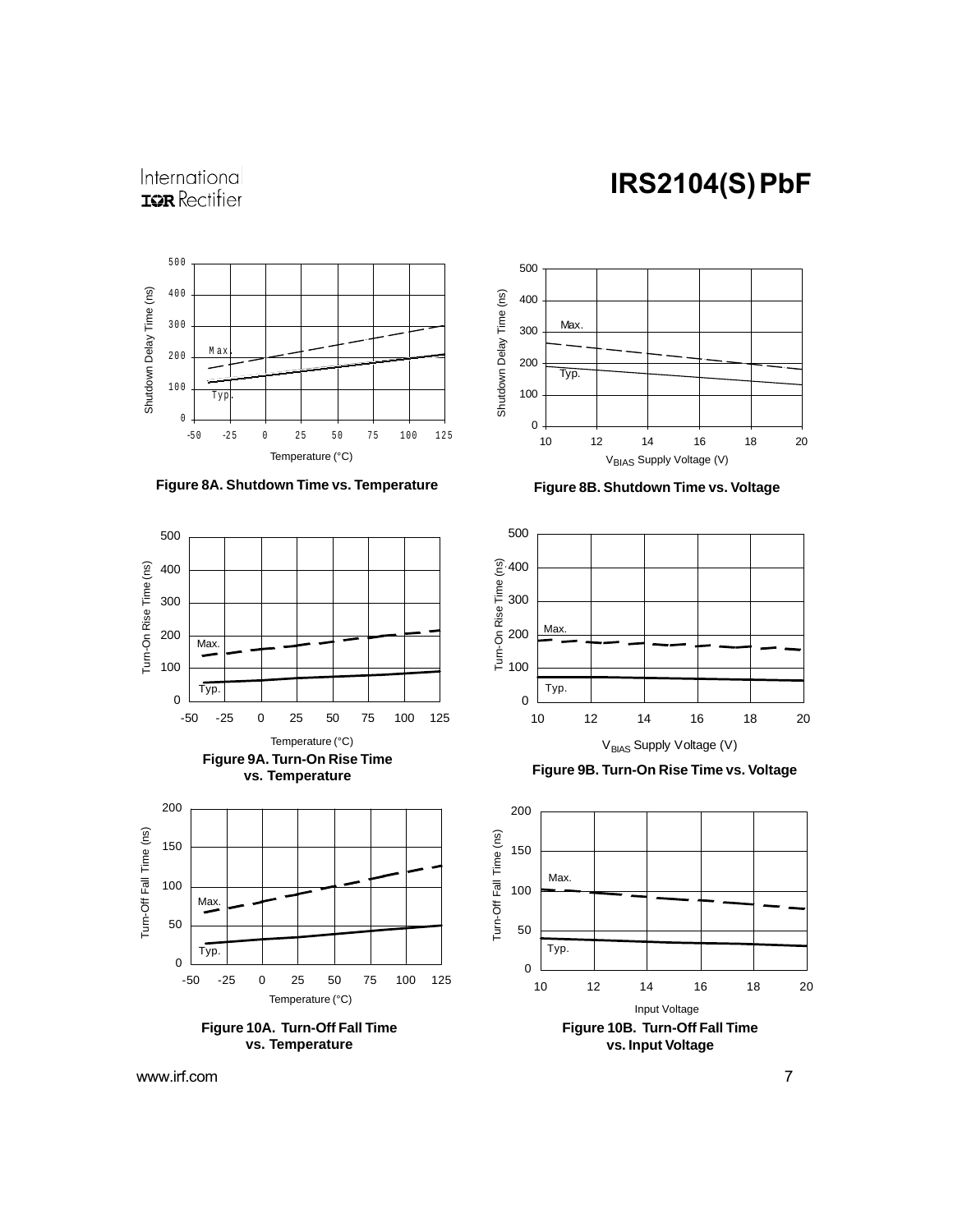### International **ISR** Rectifier

![](_page_7_Figure_2.jpeg)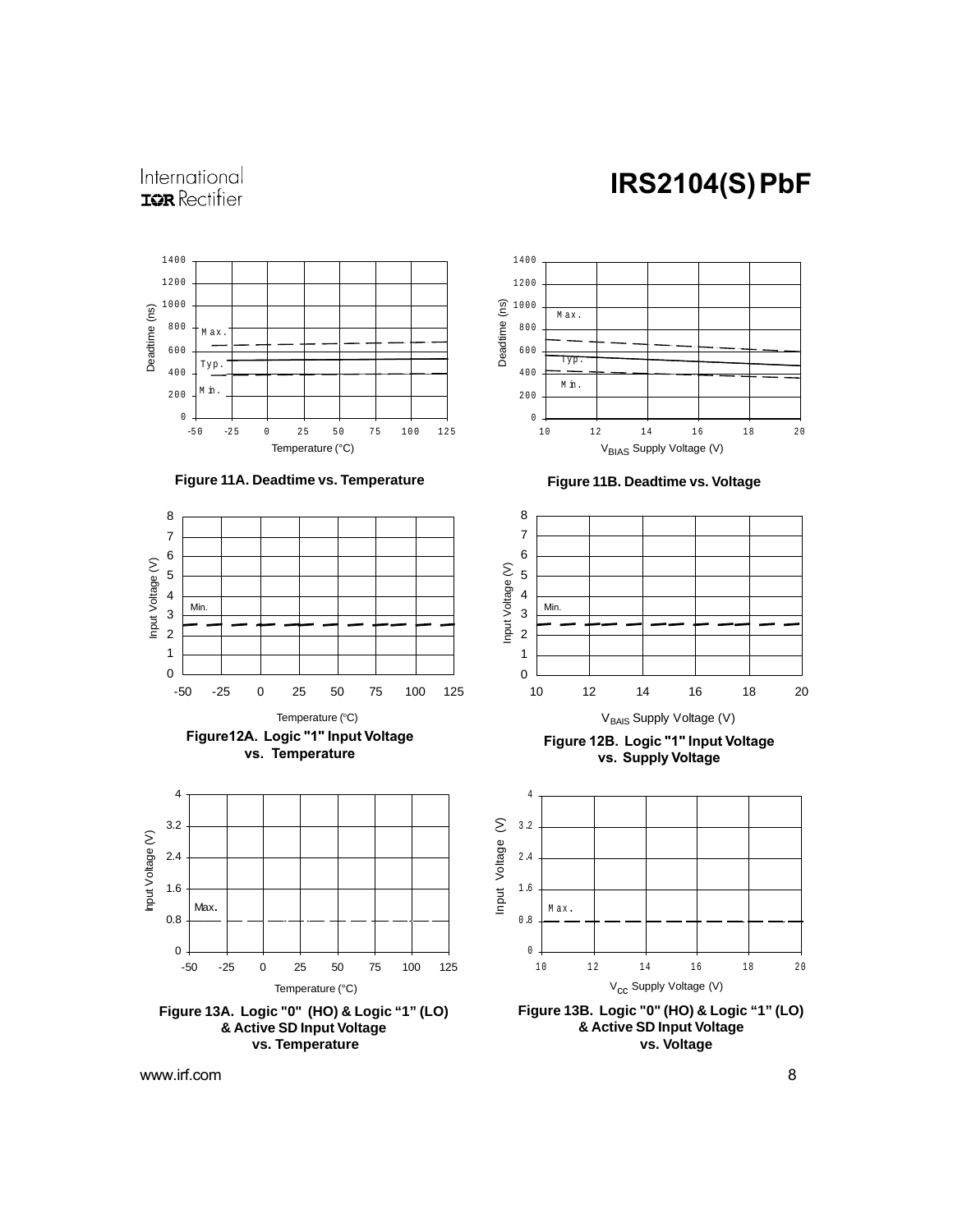### International **ISR** Rectifier

![](_page_8_Figure_2.jpeg)

**vs. Temperature**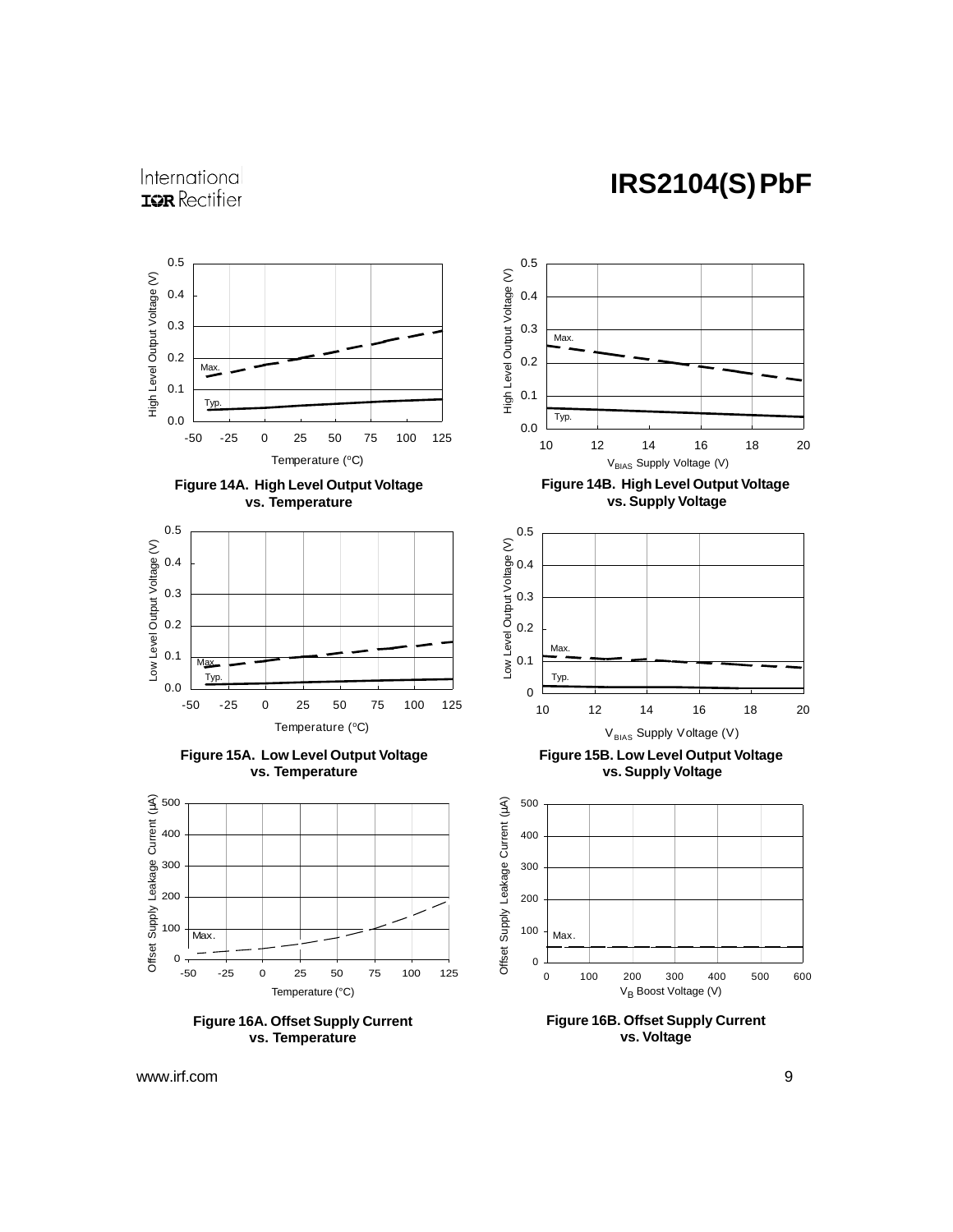### International **IOR** Rectifier

![](_page_9_Figure_2.jpeg)

![](_page_9_Figure_3.jpeg)

![](_page_9_Figure_4.jpeg)

![](_page_9_Figure_5.jpeg)

![](_page_9_Figure_6.jpeg)

![](_page_9_Figure_7.jpeg)

![](_page_9_Figure_8.jpeg)

**Figure 17B. V<sub>BS</sub> Supply Current vs. Voltage**

![](_page_9_Figure_10.jpeg)

**Figure 18B. Vcc Supply Current vs. Voltage**

![](_page_9_Figure_12.jpeg)

**vs. Voltage**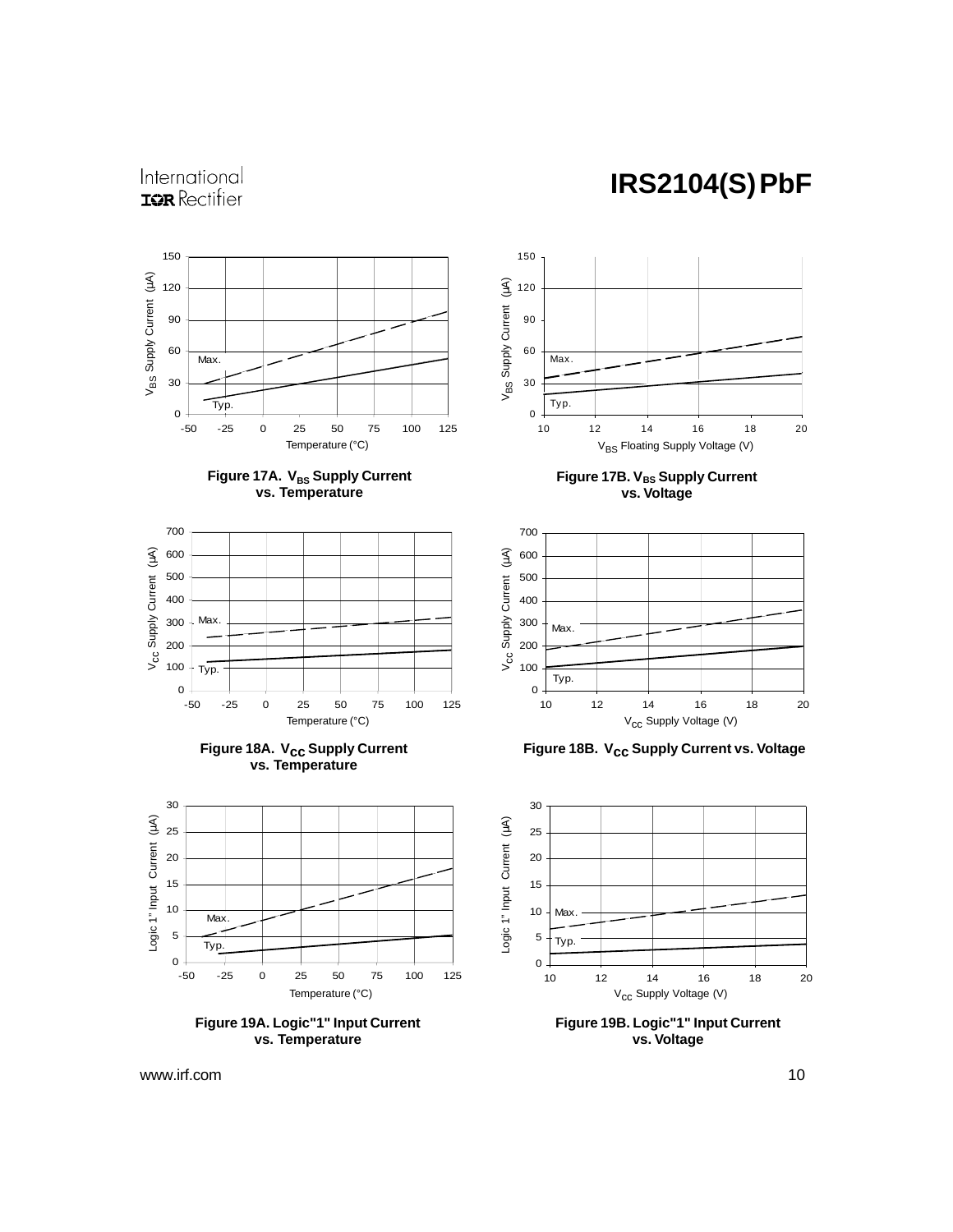![](_page_10_Figure_1.jpeg)

![](_page_10_Figure_2.jpeg)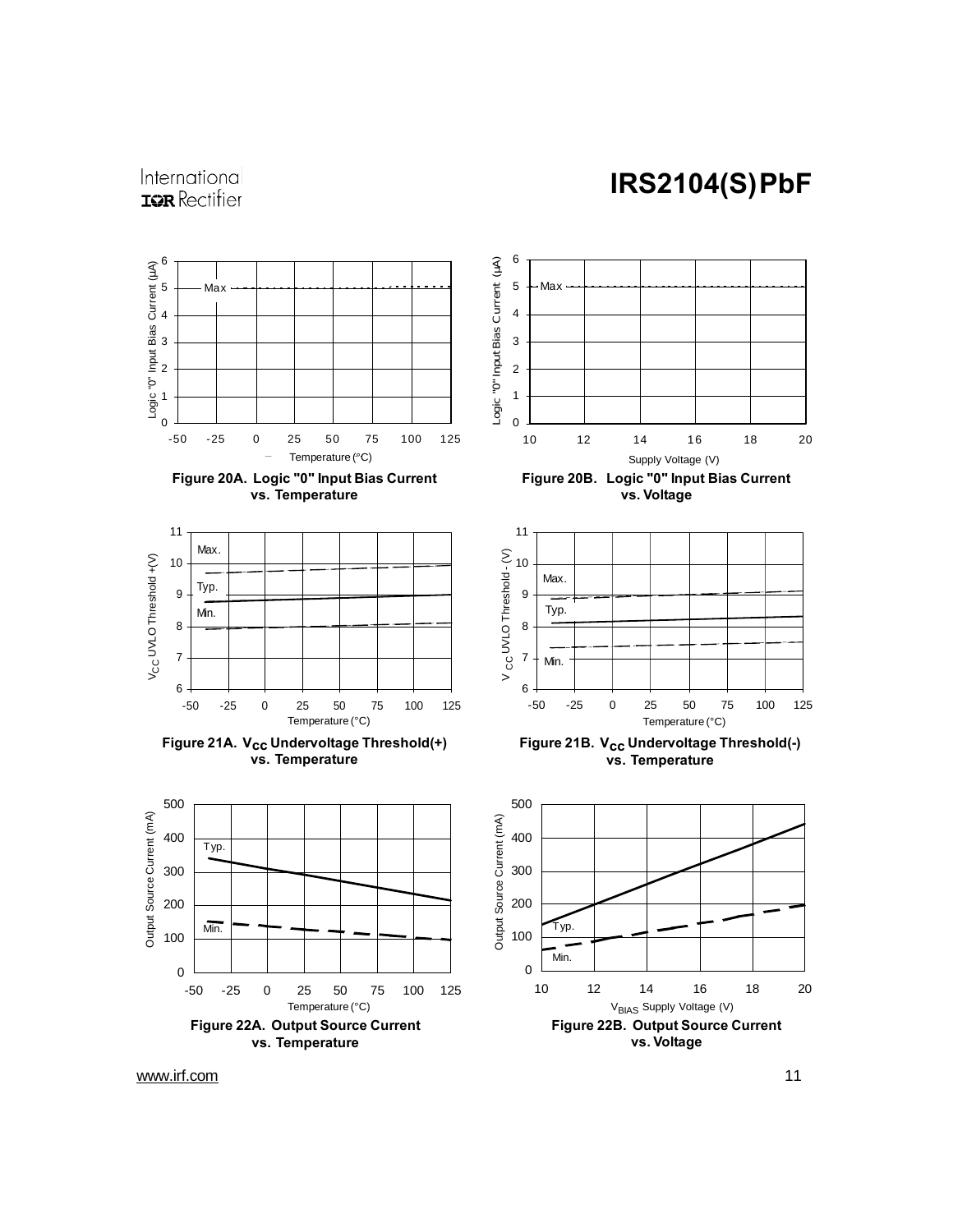### International **IQR** Rectifier

![](_page_11_Figure_2.jpeg)

![](_page_11_Figure_3.jpeg)

![](_page_11_Figure_4.jpeg)

**Figure 24A. SD Input Positive Going Threshold (+) vs. Temperature**

**Figure 23B. Output Sink Current vs. Supply Voltage**

![](_page_11_Figure_7.jpeg)

**Figure 24B. SD Input Positive Going Threshold (+) vs. Supply Voltage**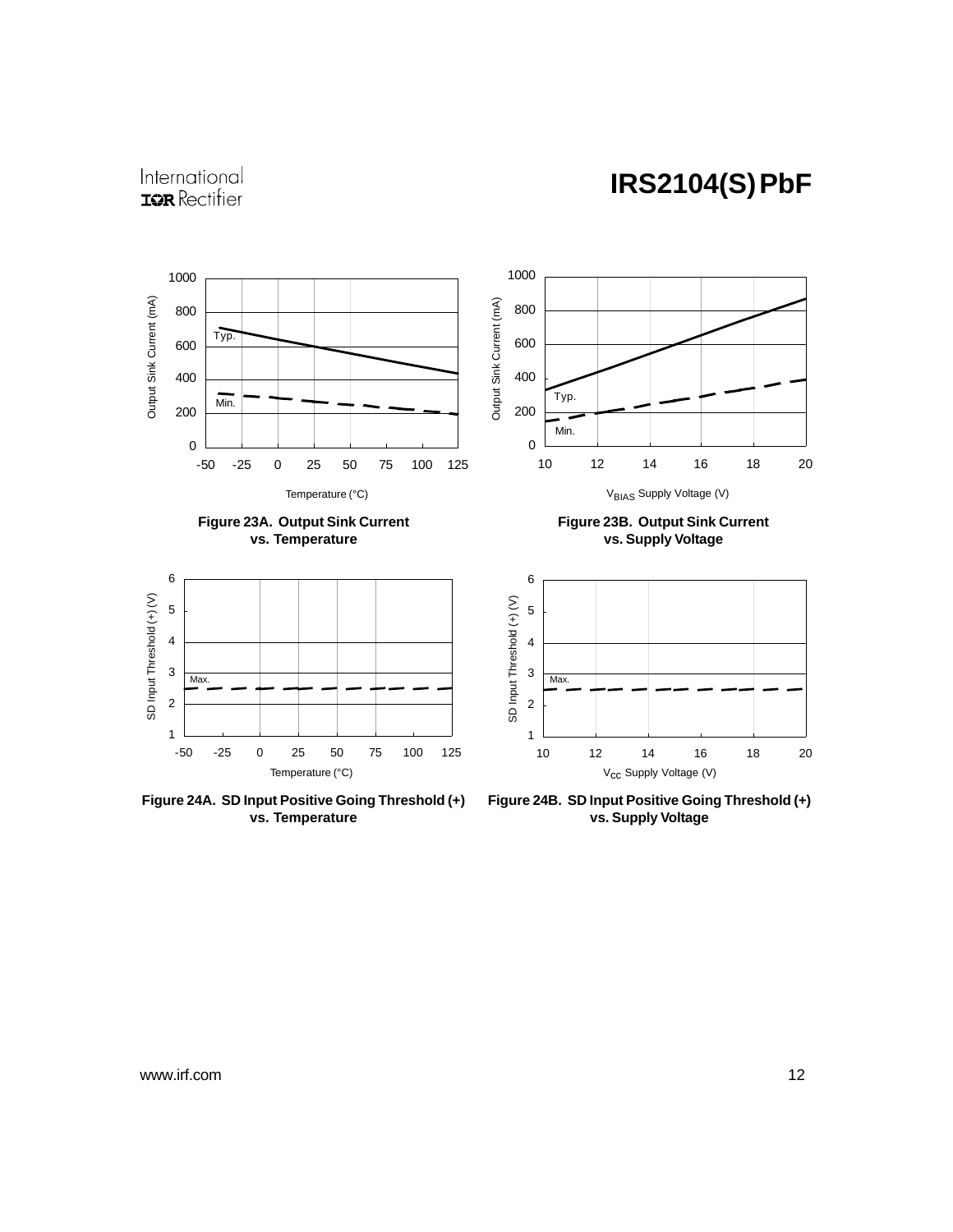#### International **IOR** Rectifier

#### **Case Outline**

![](_page_12_Figure_3.jpeg)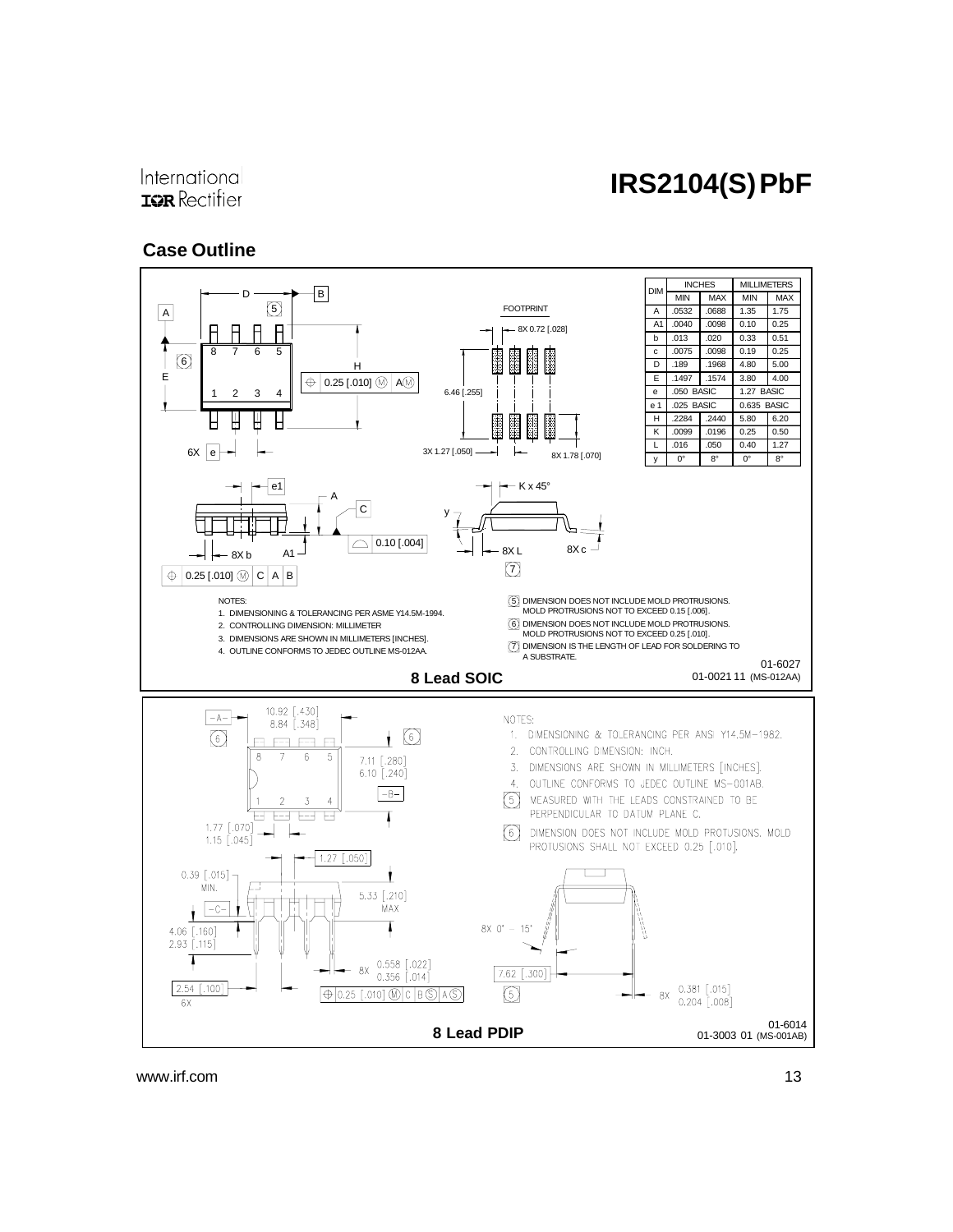### International **IQR** Rectifier

#### **Tape & Reel 8-lead SOIC**

![](_page_13_Figure_3.jpeg)

CARRIER TAPE DIMENSION FOR 8SOICN

|      | M etric |       |       | Imperial |  |
|------|---------|-------|-------|----------|--|
| Code | Min     | Max   | Min   | Max      |  |
| A    | 7.90    | 8.10  | 0.311 | 0.318    |  |
| B    | 3.90    | 4.10  | 0.153 | 0.161    |  |
| C    | 11.70   | 12.30 | 0.46  | 0.484    |  |
| D    | 5.45    | 5.55  | 0.214 | 0.218    |  |
| E    | 6.30    | 6.50  | 0.248 | 0.255    |  |
| F    | 5.10    | 5.30  | 0.200 | 0.208    |  |
| G    | 1.50    | n/a   | 0.059 | n/a      |  |
| H    | 1.50    | 1.60  | 0.059 | 0.062    |  |

![](_page_13_Figure_6.jpeg)

REEL DIMENSIONS FOR 8SOICN

|      | M etric |        | Imperial |        |
|------|---------|--------|----------|--------|
| Code | Min     | Max    | Min      | M ax   |
| А    | 329.60  | 330.25 | 12.976   | 13.001 |
| B    | 20.95   | 21.45  | 0.824    | 0.844  |
| С    | 12.80   | 13.20  | 0.503    | 0.519  |
| D    | 1.95    | 2.45   | 0.767    | 0.096  |
| E    | 98.00   | 102.00 | 3.858    | 4.015  |
| F.   | n/a     | 18.40  | n/a      | 0.724  |
| G    | 14.50   | 17.10  | 0.570    | 0.673  |
| H    | 12.40   | 14.40  | 0.488    | 0.566  |